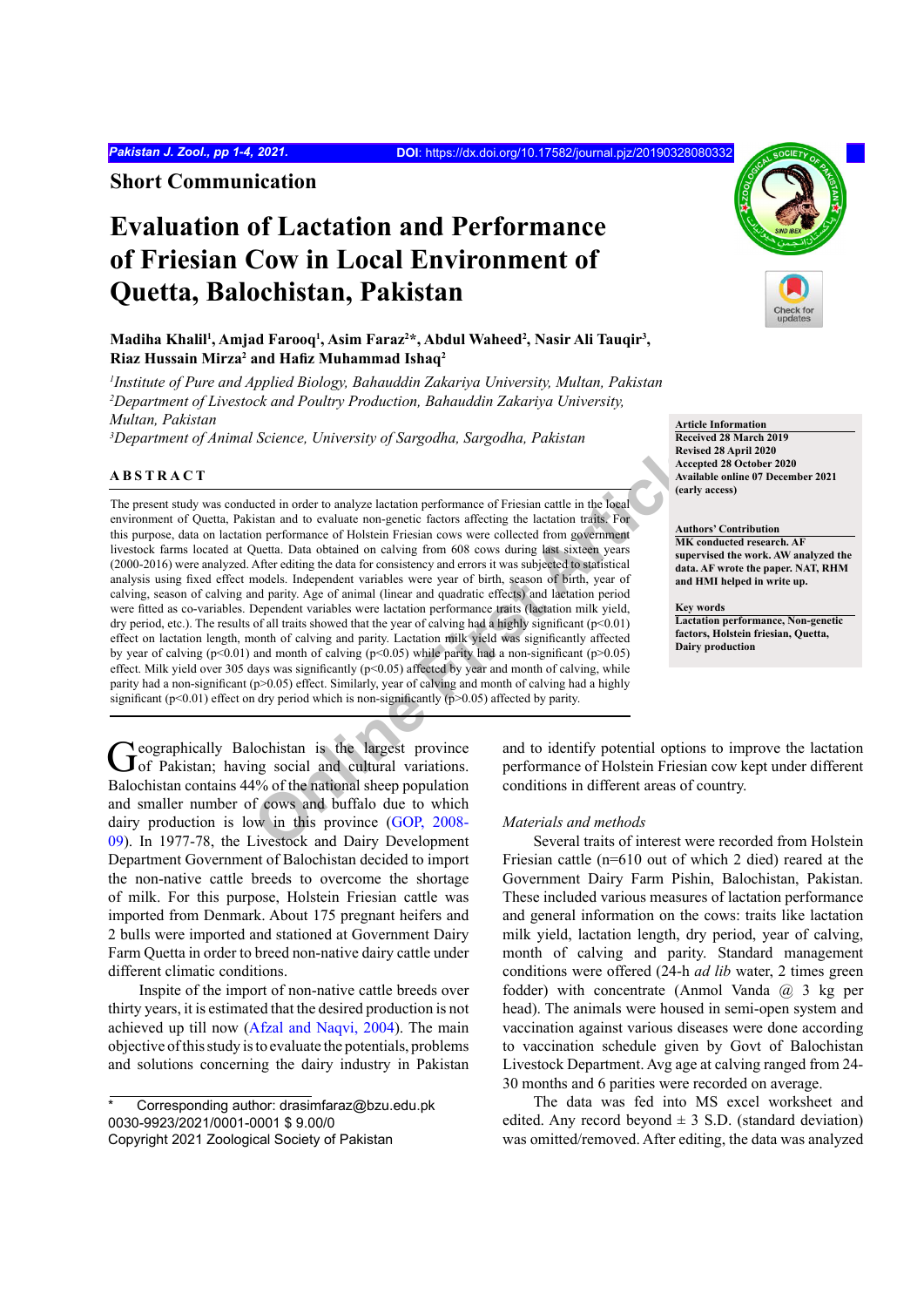using following mathematical models:

 $Y_{(ijklm)} = YOC_{(i)} + SOC_{(i)} + LL_{(k)} + Age_{(l)} + Age^2 + YOC \&$  $SOC_{(IJ)} + E_{(ijklm)}$ 

where  $Y_{ijklm}$  is lactation performance recorded, YOC<sub>(i)</sub> is I<sup>th</sup> year of calving, SOC<sub>(i)</sub> is j<sup>th</sup> season of calving, YOC SOC<sub>(ij)</sub> is interaction of i<sup>th</sup> and j<sup>th</sup> year of calving, LL<sub>(k)</sub>

is  $k<sup>th</sup>$  length of lactation related to any milk or lactation performance recorded, Age  $\alpha$  is age of the animal at time of calving recorded in months, Age<sup>2</sup> is quardatic effects of age of animal (as both linear and quadratic effects of age are usually used in such models mostly as covariables),  $E_{ijklmn}$  is random error associated with each observation.

Preliminary descriptive analysis was conducted using SPSS software. Further analysis was conducted using ASREML software.

Different models were applied and finally one model was reached for optimum results for all traits. LL was both treated as dependent variable in milk traits and independent variable as well. Parity remained non-significant in all models so it was excluded ultimately.

**Table I.- Average mean values of LMY, LL, DP and MY-305 days of Holstein Friesian cattle**

| <b>Traits</b>        | <b>Mean Values</b>  |  |
|----------------------|---------------------|--|
| LMY (liters)         | $2322.53 \pm 150.7$ |  |
| $LL$ (days)          | $278.18 \pm 10.86$  |  |
| $DP$ (days)          | $234.46 \pm 52.16$  |  |
| MY-305 days (liters) | 2781.08±551.26      |  |

LL, lactation length; LMY, lactation milk yield; MY-305 days, milk yield 305 days; DP, dry period

**Table II. Analysis of variance of LL, LMY, MY-305 days and DP of Holstein Friesian cattle affected by YOC, MOC and Parity.**

| <b>Traits</b> | YOC   | MOC  | Parity |
|---------------|-------|------|--------|
| LL            | ***   | NS   | NS     |
| <b>LMY</b>    | ***   | $**$ | NS     |
| MY-305 days   | $* *$ | NS   | $* *$  |
| DP            | $***$ | NS   | NS     |

YOC has highly significant effect on LL, LMY and DP  $(p<0.01)$  while significant effect (p<0.05) on MY-305 days.

MOC non-significantly ( $p > 0.05$ ) effected on LL, MY-305 days and DP while this factor has significant effect (p<0.05) on LMY.

Parity has significant effect (p<0.05) on MY-305 days while all other traits were non-significantly affected  $(p>0.05)$  by this factor.

MOC, month of calving and YOC, year of calving. See Table I for remaining abbreviations.

#### *Results and discussion*

The average lactation milk yield (LMY) of

2322.53±150.7 L as found in present study was greater than the values reported by different findings of many researchers. Nahar *et al*. (1992) reported LMY of Desi × HF as 1702.8±44.2 L, value of average LMY by Talbott (1994) was 1314±23.7 L in Desi cross. Mean lactation milk yield was found to be 1395±9.9 L in cross animals (Dahlin *et al*., 1998). Average LMY was found to be 1432.8±51.2 L (Aslam *et al*., 2002) and 429±11.4 L (Rehman *et al*., 2008). LMY in the study of Habib *et al*. (2010) was found to be 500.7±19.3 L. LMY value reported by Hassan and Khan  $(2013)$  was  $1633\pm49.03$  L while in the findings of Fernando *et al*. (2016) stated LMY was 2235±77.6 L. All these given values of different research work were lower than present results. Similarly reported values of LMY of Afridi (1999), Sattar *et al*. (2005), Irshad *et al*. (2011), Sandhu *et al*. (2011), Usman *et al*. (2012) and Faid-Allah (2015) were 3002.66±45.49, 2772.76±65.0, 3992.41±16.20, 3977.75±37.20, 3438±887.19 and 7208.72±1753.6 L respectively, which are higher than the current findings.

Example the contained aims<br>
LMY of Afridi (1999), Sattar et<br>
in results for all traits. LL was both<br>
Faid-Allah (2015) were, 3002.6<br>
riable in milk traits and independent<br>
17208.72±1753.6 Lrespectively, v<br>
emained non-sign The average lactation length (LL) in Holstein-Friesian cattle (n=608) was found to be  $278.18\pm10.86$ days which is higher than those reported by other authors. Talbott (1994), Dhalin *et al*. (1998), Khatri *et al*. (2004) and Rehman *et al*. (2008) stated average lactation length as 238±2.6, 232±1.3, 226.98 and 235±2.2 days respectively in different cattle breeds and these values are lower than present results. Islam and Bhuiyan (1997) reported LL value of 247.23±3.51 days, Habib *et al*. (2010) as 259.6 $\pm$ 6.2 days and Hassan and Khan (2013) as 240 $\pm$ 5.5 days. All of these values are lower than current findings.

Some LL values were higher compared to present study as reported by Nahar *et al*. (1992) as 330.5±3.6 days, Afridi (1999) as 315.09±17.75 days, Sattar *et al*. (2005) as 291.86±6.55 days, Irshad *et al*. (2011) as 320.14±11.14 days, Sandhu *et al*. (2011) as 314.19±0.91 days, Usman *et al*. (2012) as 366.5±76.71 days, Fernando *et al*. (2016) as 323.78±91.02 days. Javed *et al*. (2004) reported this value as 278.40±90.17 days which was similar to the current results. The variations reported in the results from different researchers may be attributed to the variations in breed, housing, management and nutritional conditions.

Overall average dry period (DP) in present study was found to be 234.46±52.16 days that was considerably longer than reported by Nahar *et al*. (1992) as 148.1±8.8 days, Talbott (1994) as 228±11.7 days, Aslam *et al*. (2002) as 198.9±17.17 days, Sattar *et al*. (2005) as 224.99±10.00 days, Habib *et al*. (2010) as 162.4±7.7 days, Suhail *et al*. (2010) as 169.26±16.45 days, Sandhu *et al*. (2011) as 87.06±1.63 days, Usman *et al*. (2012) as 100.26±61.38 days, Faid-Allah (2015) as 72.33±20.03 days and Fernando *et al*. (2016) as 120±12.2 days. DP reported by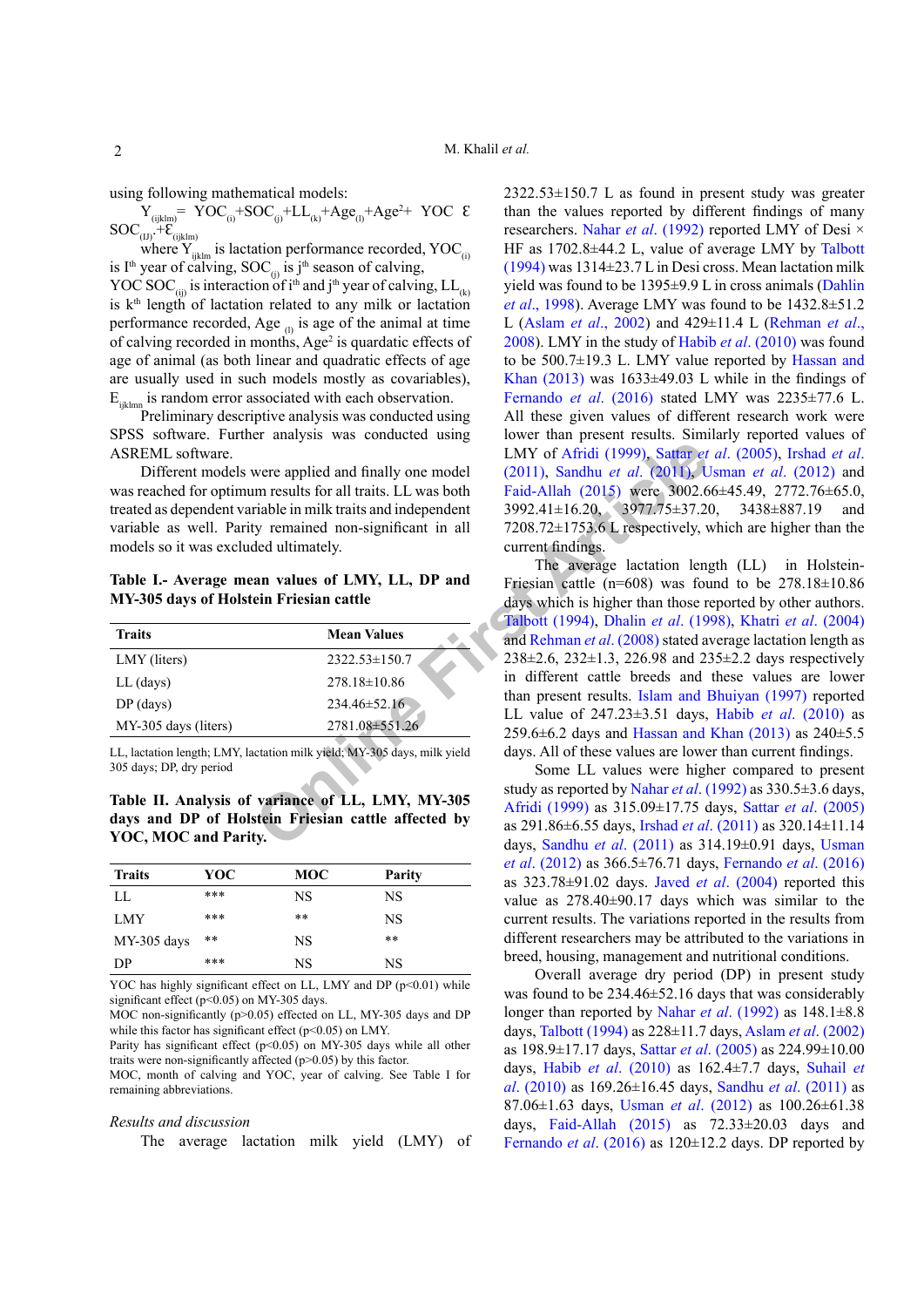Khatri at el. (2004) and Rehman *et al*. (2008) was 455.1 and 244±2.8 days respectively, which were higher than the current findings.

Regarding average 305 days milk yield (days MY), results were 2781.08±551.26 L which are higher than reported values of different researchers. Average values of MY-305 days reported by Mohiuddin *et al*. (1991), Chaudary *et al*. (1994), Dahlin *et al*. (1998), Aslam *et al*. (2002), Rehman *et al*. (2008), Hassan and Khan (2013) were found to be 1603±12.3, 2729.0±669.3, 1363±30.1, 1864.5±77.1, 1393±11.7 and 1613±49.03 L. The results of Nawaz *et al*. (1993) and Faid-Allah (2015) were 2889±92 and 6384.95±1236.9 L, which were considerably higher than current values.

The original mon[t](https://doi.org/10.5713/ajas.1994.383)h of claving (YOC),<br>
The state of the state of the state of the state of the state of the state of the state of the state of the state of the state of claving at mon-significantly (p<0.05) on this and Naqv Non-genetic factors like year of calving (YOC), month of calving (MOC) and parity also have different effects on the lactation traits. LMY was significantly (p<0.01) affected by year of calving and month of calving while parity influenced non-significantly  $(p>0.05)$  on this lactation trait. Similarly, year of calving and month of calving also significantly  $(p<0.01)$  affected the lactation length. In this case parity showed non-significant  $(p>0.05)$ effect as in previous trait. Milk yield 305 days and dry period was significantly  $(p<0.01)$  affected by year of calving and month of calving. Parity has non-significant (p>0.05) effect on both traits.

The relationship between fixed factors and lactation performance could be used to increase production. For example, if year of calving had a positive effect on milk yield, we can use this relationship in practice to increase milk yield by adopting the management practices to inseminate the animal regarding our desired calving year. Month of calving and year of calving has significant effect on milk yield, hence the husbandry practices could be adopted for fruitful gains.

Supplementary Table I gives study conditions, parameters investigated and findings from literature data by different researchers to have a deep look on productive performance of crossbred and exotic cattle.

### *Conclusion*

Non-native cattle breeds imported and kept at Balochistan at different locations are performing well regarding production. The climate in Quetta is cool, humid and temperate so these climatic conditions are favoring the production potential exploitation. Better performance of dairy cattle could be achieved by modern husbandry practices, nutritional manipulations and proper disease control. By adopting these manipulations, we can attain the desired effects of YOC, MOC, SOC and age of the cow to increase milk production.

### *Acknowledgements*

Authors are grateful to the Government Livestock Farms in extending their cooperation for this research work.

## *Supplementary material*

There is supplementary material associated with this article. Access the material online at: [https://dx.doi.](https://dx.doi.org/10.17582/journal.pjz/20190328080332) [org/10.17582/journal.pjz/20190328080332](https://dx.doi.org/10.17582/journal.pjz/20190328080332)

### *Statement of conflict of interest*

The authors have declared no conflict of interest.

### *References*

- Afridi, R.J., 1999. *Pak. Vet. J*., **19**: 192. [https://doi.](https://doi.org/10.1088/0952-4746/19/2/608) org/10.1088/0952-4746/19/2/608
- Afzal, M. and Naqvi, A.N., 2004. *Q. Sci. Vis.*, **9**: 1-14.
- Aslam, M., Nawaz, M. and Khan, M.S., 2002. *Int. J. Agric. Biol*., **1560**: 565-567.
- Chaudary, M.Z., Tahir, M.J. and Rafique, M., 1994. *Asian Austral. J. Anim. Sci*., **7**: 385-387. [https://doi.](https://doi.org/10.5713/ajas.1994.383) org/10.5713/ajas.1994.383
- Dabdoub, S.A.M., 2009. *Al-Anbar. J. Vet. Sci*., **2**: 48.
- Dahlin, A.K., Zafar, U.N., Saleem, A.H., Chaudary, M. and Philipsson, M.A.J., 1998. *Anim. Sci*., **66**: 307- 318. <https://doi.org/10.1017/S1357729800009437>
- Faid-Allah, E., 2015. *Indonesian J. Anim. Vet. Sci*., **20**: 10-17. <https://doi.org/10.14334/jitv.v20i3.1182>
- Fernando, P.R.P., Sinniah, J. and Thatchaneshkanth, S., 2016. *Glob. Vet.*, **17**: 392-400.
- GOP, 2008-09. Economic Advisor's Wing. Ministry of Finance, Government of Pakistan Islamabad, Pakistan.
- Habib, M.A., Afroz, M.A. and Bhuniyan, A.K.F.H., 2010. *Bangladesh Vet. J*., **27**: 18-25. [https://doi.](https://doi.org/10.3329/bvet.v27i1.5911) org/10.3329/bvet.v27i1.5911
- Hassan, F. and Khan, M.S., 2013. *J. Anim. Pl. Sci*., **23**: 705-714.
- Irshad, A., Tariq, M.M., Bajwa, M.A., Abbas, F., Isani, G.B., Soomro, G.H., Waheed, A. and Khan, K., 2011. *Igdir Univ. J. Inst. Sci. Technol*., **1**: 53-57.
- Islam, S.S. and Bhuiyan, A.K.F.H., 1997. *Asian Austral. J. Anim. Sci*., **10**: 581-586. [https://doi.org/10.5713/](https://doi.org/10.5713/ajas.1997.581) [ajas.1997.581](https://doi.org/10.5713/ajas.1997.581)
- Javed, K., Afzal, M., Sattar, A. and Mirza, R.H., 2004. *Pak. Vet. J*., **24**: 58.
- Khatri, P., Bakhsh, K., Mirbahar and Samo, U., 2004. *J. Anim. Vet. Adv*., **3**: 353-355.
- Mohiuddin, G., Yaqoob, M., Nawaz, H. and Akhtar, P., 1991. *Pak. Vet. J*., **14**: 238-241.
- Nahar, T.N., Aslam, M. and Hasanth, M.A., 1992. *Asian Austral. J. Anim. Sci*., **5**: 435-438. [https://doi.](https://doi.org/10.5713/ajas.1992.435)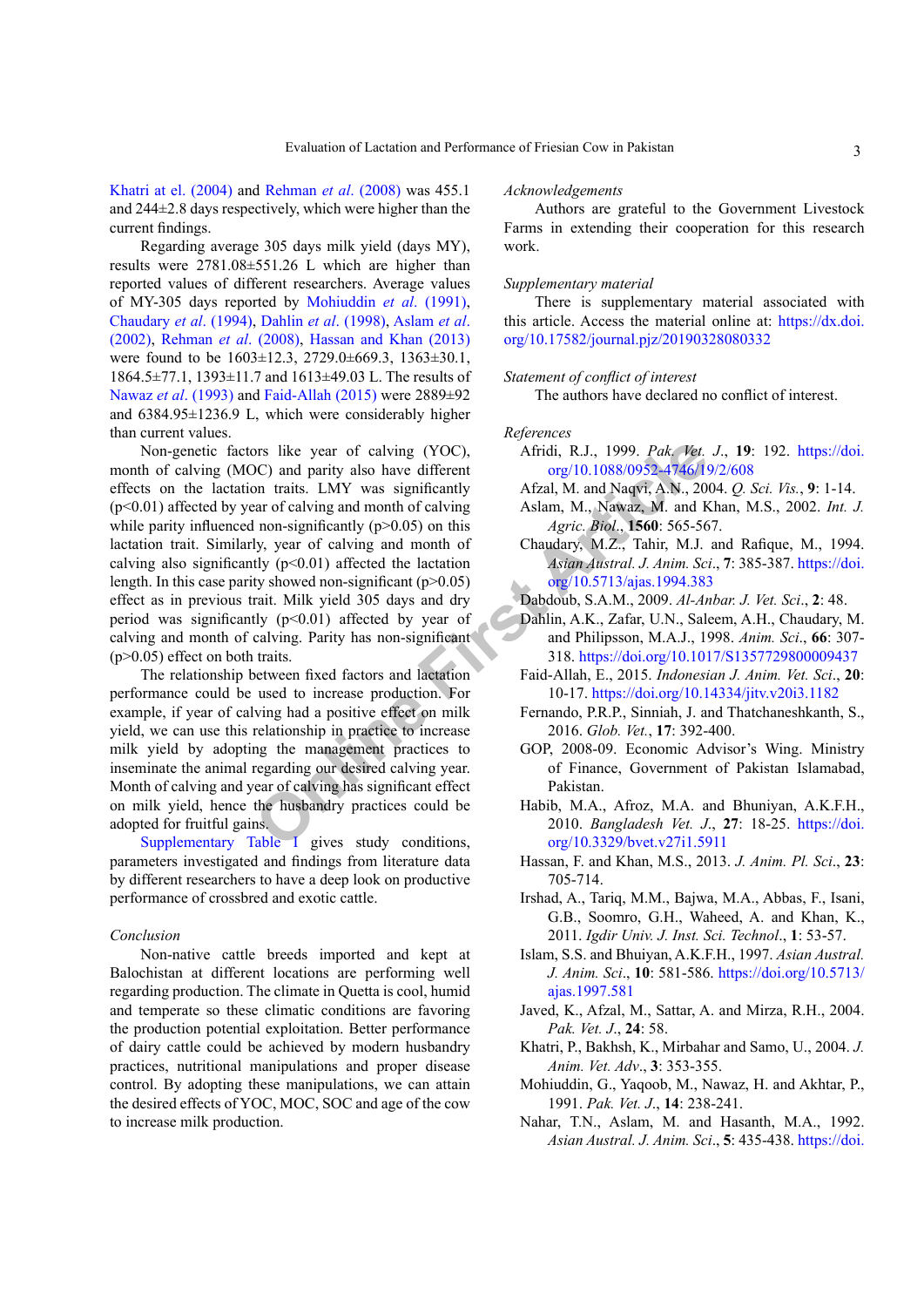[org/10.5713/ajas.1992.435](https://doi.org/10.5713/ajas.1992.435)

- Nawaz, M., Anwar, M., Mirza, M.A. and Nawaz, R., 1993. *Asian Austral. J. Anim. Sci*., **6**: 549-553. <https://doi.org/10.5713/ajas.1993.549>
- Rehman, Z.U., Khan, M.S., Bhatti, S.A., Iqbal, J. and Iqbal, A., 2008. *Arch. Tierz., Dummerstorf*, **51**: 305-317.<https://doi.org/10.5194/aab-51-305-2008>
- Sandhu, Z.S., Tariq, M.M., Baloch, M.H. and Qaimkhani, M.A., 2011. *Pak. J. Life Soc. Sci*., **9**: 128-133.

Sattar, A., Mirza, R.H., Niazi, A.A.K. and Latif, M.,

2005. *Pak. Vet*. *J*., **25**: 75.

- Suhail, S.M., Ahmed, I., Hafeez, A., Ahmed, S., Jan, D., Khan, S. and Rehman, A., 2010. *Sarhad J. Agric.*, **26**: 87-91.
- Talbott, C.W., 1994. *Potential to increase milk yield efficiency in tropical countries*. Ph.D. thesis, North California State Univ., Raleigh, USA.
- Usman, T., Guo, G., Suhail, S.M., Ahmad, S., Qiaoxiang, L., Qureeshi, M.S. and Wang, Y., 2012. *J. Pl. Sci*., **22**: 92-95.

**Online First Article**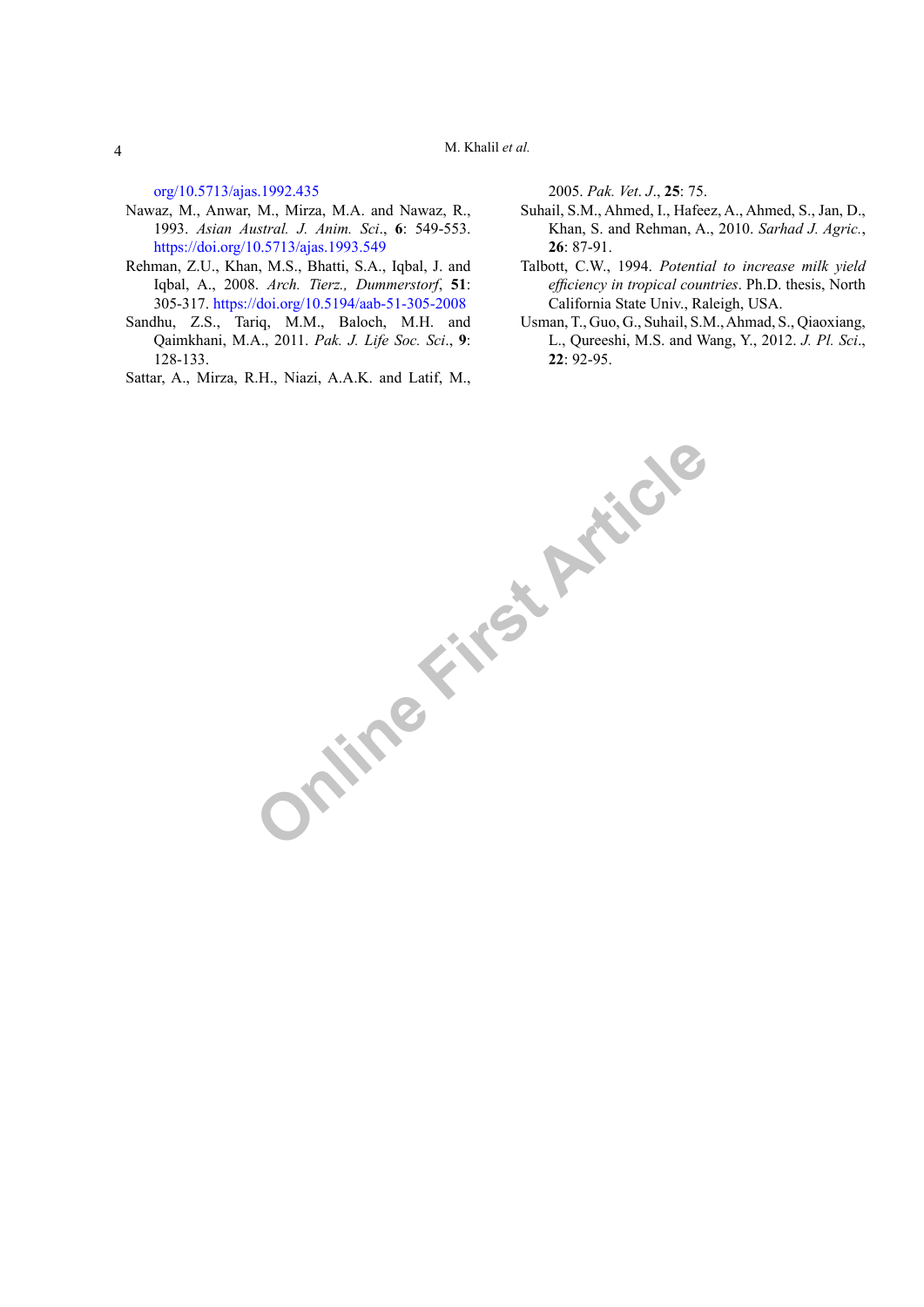*Pakistan J. Zool., pp 1-4, 2021.* **DOI**: <https://dx.doi.org/10.17582/journal.pjz/20190328080332>

**Supplementary Material**

# **Evaluation of Lactation and Performance of Friesian Cow in Local Environment of Quetta, Balochistan, Pakistan**

Madiha Khalil<sup>1</sup>, Amjad Farooq<sup>1</sup>, Asim Faraz<sup>2\*</sup>, Abdul Waheed<sup>2</sup>, Nasir Ali Tauqir<sup>3</sup>, **Riaz Hussain Mirza2 and Hafiz Muhammad Ishaq<sup>2</sup>**

*1 Institute of Pure and Applied Biology, Bahauddin Zakariya University, Multan, Pakistan 2 Department of Livestock and Poultry Production, Bahauddin Zakariya University, Multan, Pakistan*

*3 Department of Animal Science, University of Sargodha, Sargodha, Pakistan*

#### Science, University of Sargodha, Sargodha, Pakistan<br> **I. Meta analysis of productive and reproductive traits from literature**<br> **Traited Example 2** productive performance of Holstein-Friesian<br>
anexe productive performance o **Research Parameters Results** Afridi, 1999 To analyze productive performance of Holstein-Friesian cattle in NWFP The overall performance of imported Holstein-Friesian was better than local born Holstein-Friesian. The milk yield and lactation length were maximum in autumn. Javed *et al.*, 2004 To study environmental factors affecting milk yield in Friesian cows in Punjab The milk yield  $\uparrow$  with  $\uparrow$  in lactation length, yet it did not seem advantageous to have lactations exceeding one year. The daily milk yield in the later stages of lactation ↓ and hence affects the lifetime production. Moreover, longer lactations prolong the calving interval, thereby decreasing the number of calves that could be obtained during the life span of a cow. Sattar *et al.*, 2005 To investigate productive and reproductive performance of Holstein-Friesian cows in Pakistan The reproductive and productive performance of Holstein-Friesian herd at Bhunikey is declining gradually, indicating that the managemental practices at the farm need to be improved for better reproductive and productive performance of the herd. Dabdoub, 2009 To check milk production and reproductive efficiency in Friesian and Friesian×Sharabi cows For improving efficiency in Friesian and crossbreed cattle, it is necessary that functional traits interms of reproductive efficiency and age at first calving deserve primary consideration beside milk production into national breeding programs. Irshad *et al.*, 2011 Performance analysis of Holstein-Friesian cattle herd under semi-intensive management at Pishin dairy farm Balochistan The productive and reproductive traits of Holstein-Friesian cattle were low to moderate. Therefore, it is necessary to improve managemental practices at the farm for better reproductive and productive traits. Sandhu *et al.*, 2011 Performance analysis of Holstein-Friesian cattle in intensive management at dairy farm Quetta, Balochistan, Pakistan Productive and reproductive performance of Holstein-Friesian cattle were low to modest so it is required to improve managemental practices at the farm for better productive and reproductive performance. Usman *et al.*, 2012 Performance traits study of Holstein Friesian cattle under subtropical conditions Significant effect of calving season on the studied traits and low to moderate heritability and repeatability estimates depicted that these traits were highly influenced by non-genetic factors and efforts to improve subtropical environmental conditions will bring an improvement in these traits.

## **Supplementary Table I. Meta analysis of productive and reproductive traits from literature data.**

*Continue on next page......................*

Corresponding author: drasimfaraz@bzu.edu.pk 0030-9923/2021/0001-0001 \$ 9.00/0 Copyright 2021 Zoological Society of Pakistan